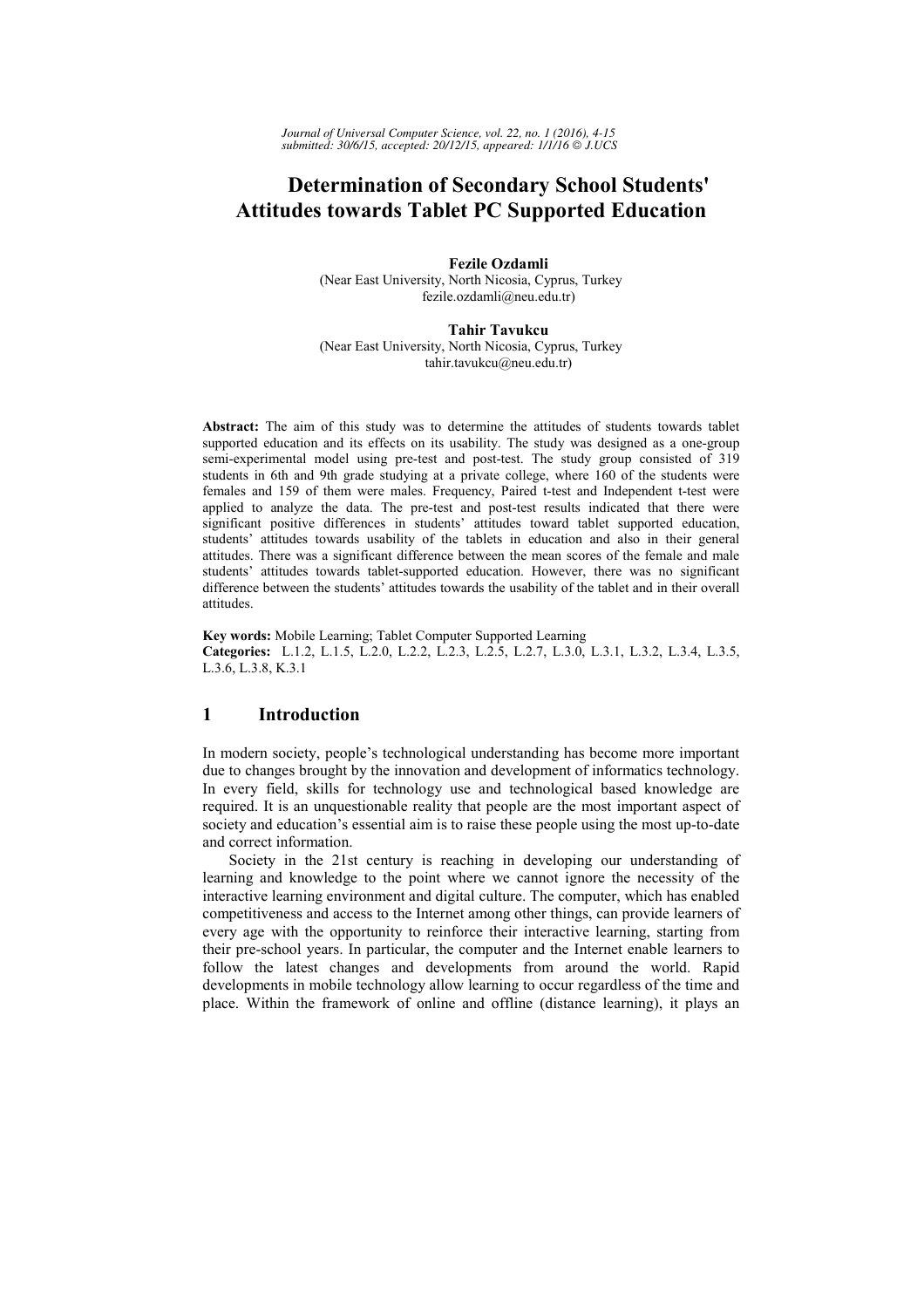important role for new learning methods. Tablet computers, which are accepted as one of the leading mobile or wireless web technologies, can work interactively with other devices such as tablets, computers, smart boards, other wireless boards etc. [Uzunboylu & Ozdamli, 11]; [Garcia Laborda, Magal Royo, & Bakieva, 17] In this regard, by providing interaction between human-technology and technologytechnology, it is possible to contribute to cooperative learning with the support of technology.

Moreover, the permanence of knowledge acquired during lessons can be reinforced by the introduction of 3D versions of animations, sounds and videos. Tablet computers have been determined to be effective devices that can provide new approaches as well as offering a different perspective on the field of education. [Garcia Laborda, & Litzler, 18] Also, the use of and demand for tablets has increased in the learning-teaching environment [Gbenga, Victor, Godspower, Solomon, & Janet, 13]; [Mulholland, 11];[Stickel, 09].

In terms of the usability and approachability of mobile devices, especially for application and exercise activities, they can be successfully used outside of the classroom and are not solely restricted to classroom or lesson time [Calle-Martínez, Rodriguez-Arancón, & Arús-Hita, 14]; [Corlett, Sharples, Bull, & Chan, 05]; [Ozdamli, 11]; [Saran, Seferoglu, & Cagiltay, 09]; [Schaal, Grübmeyer, & Matt, 12]. Recently, there has been increased interest in the use of tablets as they create an environment where students' learning processes can be much faster [Banister, Bloom, & Rosenberg, 10]; [Enriquez, 10].

When the studies about education supported by tablets around the world are considered, one can see that there has been a wide range of studies about it in many countries. In a study carried out by Shepherd and Reeves at Abilene Christian University in the U.S., they reached the conclusion that tablet computers have a positive effect on students' academic success [Toppo, 12]. Among these, "Act for Increasing Opportunities and Breakthrough of Technology" (FATIH) was the most popular study. In terms of its scope, the aim was to completely change the educational standards of 620 classrooms around Turkey. The Turkish Republic Ministry of Education and Ministry of Transport cooperatively are running a project where teachers will be expected to adapt technology as part of their lives. In addition to this, it is stressed that safe Internet use will become a part of the new educational system. As part of the educational process, interactive content such as presentations, videos and pictures will be included in the new curriculum. In this project, which will be introduced progressively across the country, the aim is to apply it to each learning stage starting from pre-school [Tuncay, 11]. Under this umbrella, pilot studies have already begun and positive results have started to emerge [Pamuk, Ergun, Cakir, Yilmaz  $\&$  Ayas, 13]. In terms of scope, another wide inclusive study was carried out in Korea at the end of 2011, also as a FATIH project. In the first stage of this project, which also was introduced progressively, it was aimed to have tablet-computerized education in 489 schools by 2012. By 2015, the plan is to introduce lesson contents with interactive digital content for both primary and high school students [Choi  $\&$ Lee, 12]. In addition, in the U.S., there has been a gradual conversion to digital lesson books and the work to transition to tablet computer supported education has gained speed since 2012 [Toppo, 12]. Furthermore, since 2015 in Florida, the goal of using only digital lesson books in schools has become a reality [Ni, 13]. Looking at a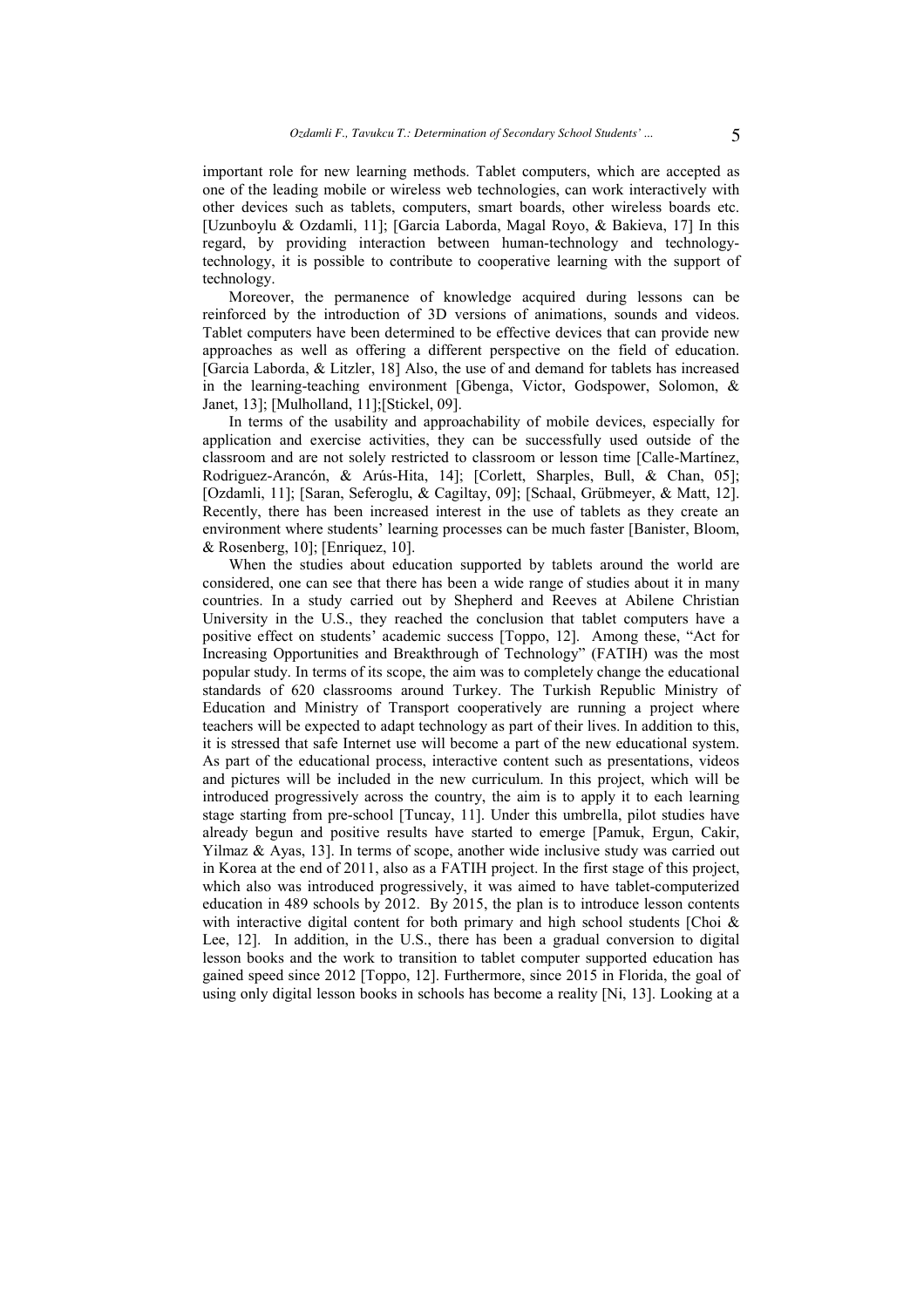worldwide perspective, in some countries (U.S., Portugal, UK, Korea, and Spain), pilot implementation for the transition to tablet computer-supported education has already begun. However, in none of these countries has there been a study where this transition includes both primary and high school students [Cetinkaya and Keser, 14].

There have been many research studies about pilot implementations within the FATIH project [Horzum & Bektas, 14]. The most prominent study was carried out by Cetinkaya & Keser in 2014 titled "the Problems that Teachers and Students experience during Tablet Computer Use and their Solutions". In that study, the problems that teachers and students encountered while using tablet computer in the education process were discussed. The study groups were three different education institutions: Anatolian High School, Science High School and Vocational High School. The significance of this study was to put the emphasis on the problems they were already experiencing instead of possible problems that could occur due to active use of tablet computers in education. The most important problem that had been encountered in the study was that the teachers and the students said that they were both using those devices for purposes other than education. In particular, the teachers stated that students used those devices to listen to online music, watch films/videos and especially to play games. The students and teachers also experienced similar problems to each other. For instance, there were some concerns about diminishing interest in textbooks due to tablet computer use. Another concern was the negative effect on the in-class study environment as well as a decrease of actual interaction in the classroom. This demonstrates that there is a need for employing experts in order to realize software itself, tablet computer use and what more can be done with these tablets.

In a study carried out by [Kurt, Kuzu, Dursun, Güllüpınar, & Gültekin, 13], pilot studies were initiated in different regions of Turkey (Ankara, Uşak, Karaman and Mersin). In that study, the aim was to determine teachers' perspectives regarding this project. By looking at the effect of the project on the teachers, on the one hand some teachers claimed that there was an increase in the interaction with students and their workload had lessened. On the other hand, while the interaction with students increased there was no change for other teachers and they experienced an increase in their workload. In addition to this, they also mentioned that they had technical problems. Similar findings have been found in many studies. [Cetinkaya & Keser, 14];[Tataroglu & Erduran, 10]; [Türel, 11].

In Özdemir & Bozdoğan's [2014] study with the title "An Analysis in terms of Different Variations of Science Teacher' Opinions about the use of Tablet Computers' in the Classroom: Giresun Region Sample", they researched the opinions of Science Teachers' regarding the usability of tablet computers in science lessons. At the end of the study, a large number of the teachers who participated (83%) felt positive about using tablet computers in their lessons. Furthermore, 79% of teachers stated that they want to have in-service training for using this new technology. Nearly all the teachers claimed that the Science Lessons that were supported by visual aids were more memorable and they helped students to understand abstract concepts easier. They also mentioned some negative aspects, which were parallel with other studies about their positive sides. The biggest constraint was the desire for using tablet computers outside the classroom. As well as this, they stated that the students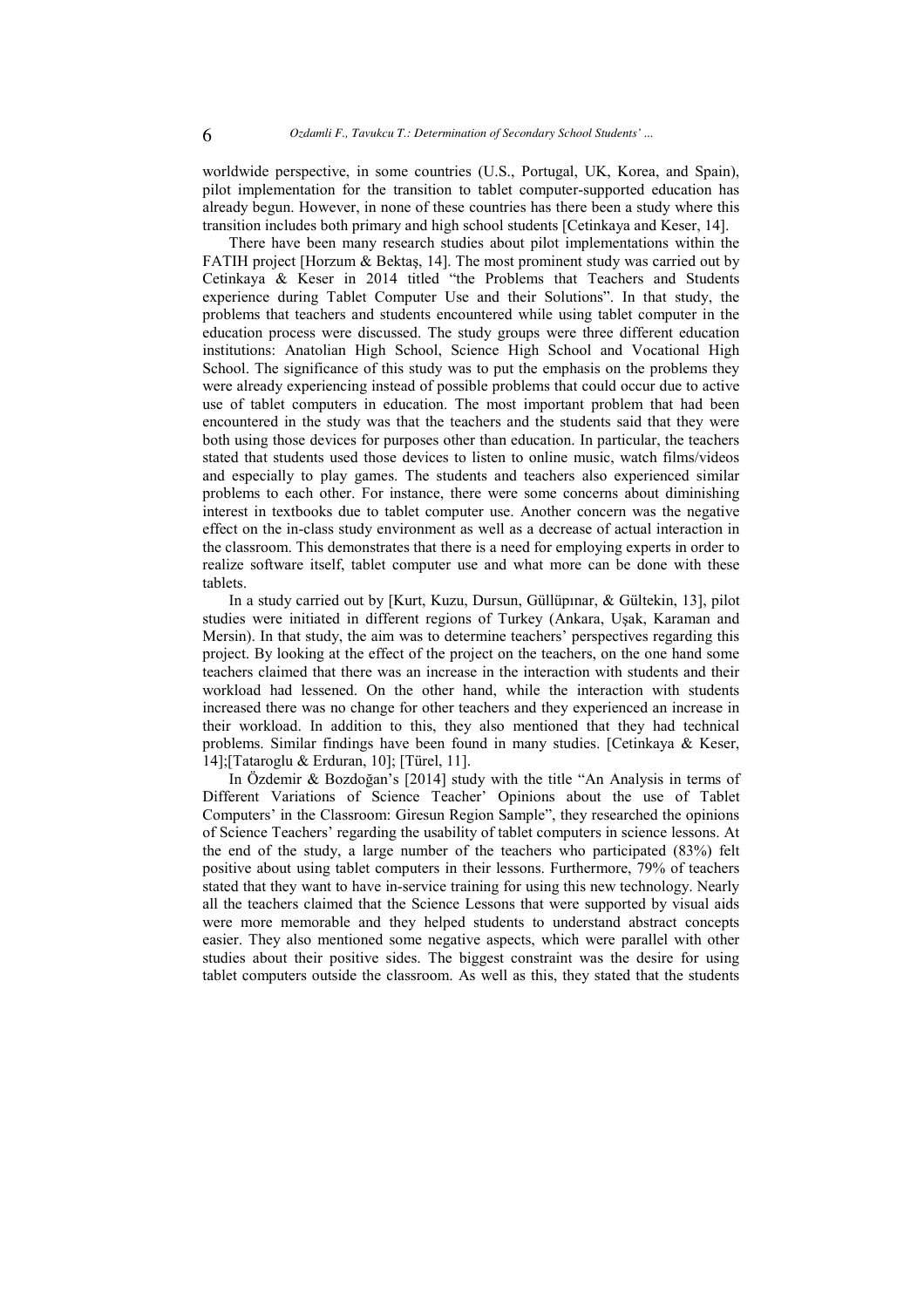were sometimes stuck on social networking sites during the lessons and therefore they were not paying enough attention.

In this article, information about studies on education via tablet computers in both Turkey and around the world has been provided. It is apparent there has been no study in our country related to this topic. As mentioned before, education supported by tablet computers only began in North Cyprus with a pilot study in a private college in the 2013-2014 Spring Semester. For this reason, there has been no previous study on the topic and therefore the need has arisen to carry out such a study. In this study, which will lead the educational field in terms of tablet computers; the "Tablet Supported Education Attitude and Usability Scale", developed by [Uzunboylu and Tuğun, 16], was used. The scale was formed of two aspects. The first one was; "Attitudes towards tablet computer aided education" the second aspect was; "The usability of tablet computer aided education". The aim of this study was to determine the attitudes of students towards tablet supported education and their usability in education. In order to achieve this aim, the three following questions were determined:

- 1. Is there a meaningful difference between the students' attitudes towards the learning environment in their pre-study and post-study tests?
- 2. Is there a meaningful difference between the students' opinion towards the usability of the environment in their pre-study and post-study tests?
- 3. Do the students' attitudes towards tablet-supported education differ according to gender?

### **2 Method**

In this section, there are definitions for the study model, study group, data gathering method and analysis of this data.

#### **2.1 Research Model**

The study was designed as a semi-experimental model in order to determine the difference between the pre-test and post-test scores for the attitudes of students in year 6 and 9 at a private college regarding tablet-supported education and its usability.

#### **2.2 Study Group**

The study group consisted of 319 students from 6th and 9th grade studying at the college. There were 160 female students (50.2%) and 159 of them were males (49.8%). As can be seen, the gender of students was evenly distributed. The average age of the students was 13.1 (min 11, max 15, standard deviation was 1.6 years). As the students were given tablet computers at the beginning of the semester, they were not asked the question "Do you have a tablet?" Instead of this, they were asked "Have you ever used a tablet computer before?" A total of 260 (81.5%) of the students gave the answer "Yes" and 59 (185%) of them said "No". The distribution of the regions they lived in was as follows: 204 (64%) Nicosia, 81 (254) Kyrenia, 18 (5.6%) Morphou and 16 (5%) Famagusta. The students were asked "Is there an Internet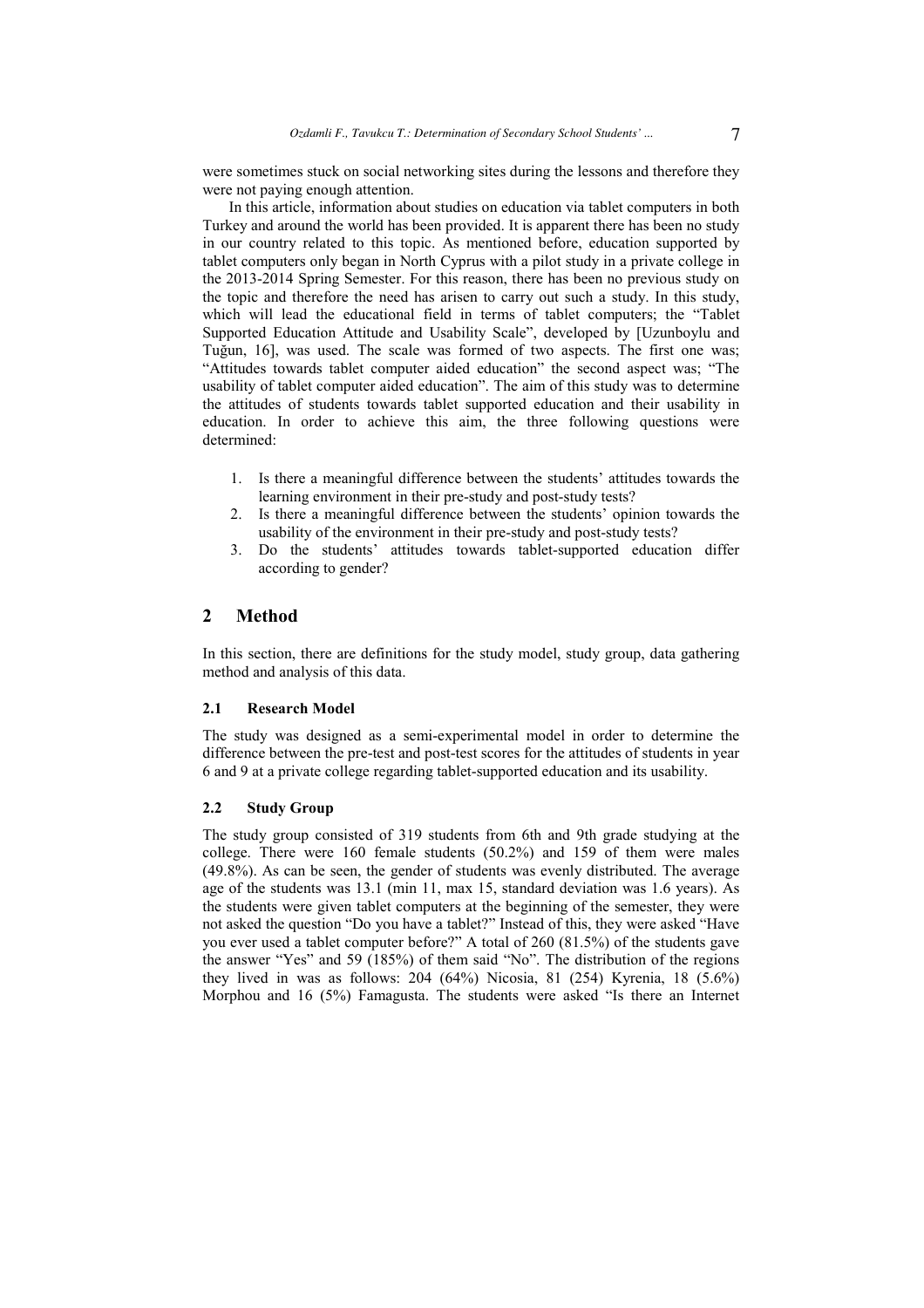connection in your house and if yes, what kind of connection is it?" All of the students replied that they had an Internet connection in their homes. Those who had a Wi-Fi connection were 237(74.3%), 69 (21.6%) had ADSL and 13 (4.1%) had 3G. In answer to the question "How many hours do you connect to the Internet per day?" 104 of the students (32.6%) said 1 hour or less, 144 (45.1%) said 2-3 hours and 71 (22.3%) said they connected for 4 or more hours.

# **2.3 Applications used in Tablet Computer Education**

In the lessons supported by tablet computers, some paid applications were used, generally with the agreement of the Apple Store. The paid applications were provided by the school to the students and they were downloaded to their tablets. Applications that were used actively were:

- Showbie (virtual class environment),
- Teacherkit (allows the teacher to check attendance, homework, punctuality of students in a virtual class environment),
- Annotating pdf (makes it possible to take notes on pdf)
- Goodreader (helps to download pdf files from dropbox etc., which students can then share and also they can note anything they want on them),
- Explain Everything (it helps with screencasting on tablets),
- iBooks (helps students to create their own books/ lesson notes etc...),
- ePrint( printing via wireless connection)
- Note Plus (helps to take notes via either handwriting or keyboard, fast and easily).

Students mostly used the Showbie app. The following is a screenshot of a lesson that uses Showbie.



*Figure 1: Screen image with Showbie application*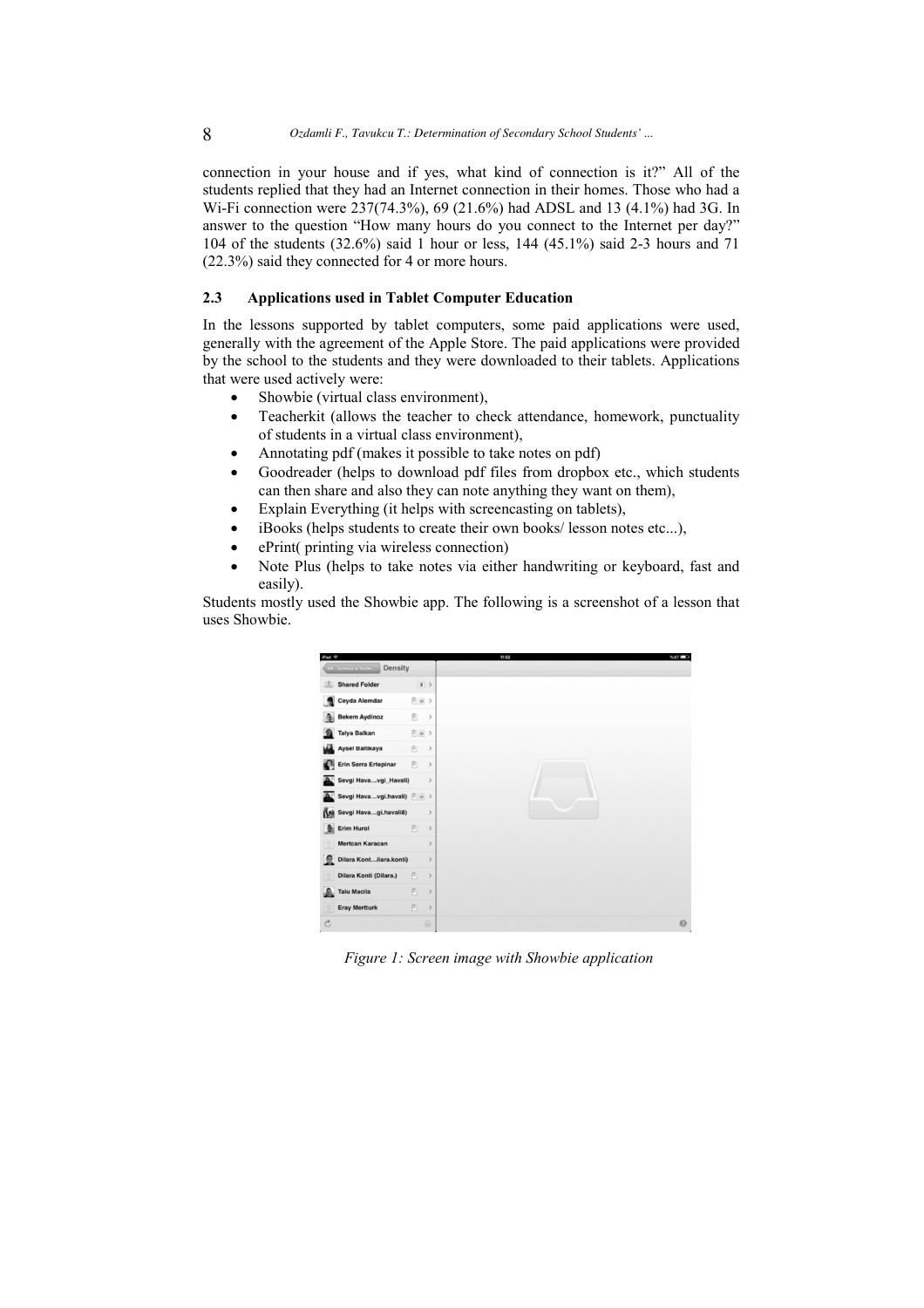### **3 Application**

The application was used in every lesson found in the curriculum for years 6 and 9 at the college during the 2013-2014 Spring Semester. Students and teachers used the tablet computers actively In and out of the classroom with the applications mentioned in the above list. The lessons were held with a constructive learning principle during the semester. The application where data/files were shared enabled more interactive lessons due to the accessibility of Internet access throughout the school.

At the beginning of the semester, the "Tablet Supported Education Attitude and Usability Scale" scale developed by [Uzunboylu and Tuğun 16], was applied to the students. While the applications such as annotating pdf, iBook, Explain Everything, animations and videos were used in the lessons, activities were organized on the Showbie Virtual Class Environment outside the school. Students studied on the applications for project based learning and cooperative learning, according to the lesson contents. The scale was applied again as a post-test at the end of the semester.

#### **3.1 Data analysis and interpretation**

The scale developed by the researchers was called "Tablet Supported Education Attitude and Usability Scale". The Cronbach Alpha value for the scale was  $\alpha = 914$ . There were 17 items on the scale and it had two dimensions. The first dimension was "Attitudes towards tablet computer aided education (Cronbach Alpha  $\alpha$  =.920)" and there were eight items in this dimension. The second dimension was "The usability of tablet computer aided education (Cronbach Alpha  $\alpha$  =.921)" and there were 9 items on that dimension. The points 1 (completely disagree), 2 (disagree), 3 (neutral), 4 (agree), 5 (completely agree) were given to each subject and the data was analyzed by SPSS 16. The data was illustrated on a table as percentage  $(\% )$ , average  $(x)$ , frequency (f) and standard deviation (SS) {SD}.

# **4 Results**

In this part of the study, data was analyzed and the results were interpreted by illustrating them on a table.

In order to determine the attitudes of students towards tablet pc supported education in pre-study and post-study, paired t-test analysis was performed. The obtained findings are illustrated in Table 1.

|               | N   | Mean | <b>SD</b> | sd  |          | P    |
|---------------|-----|------|-----------|-----|----------|------|
| Pre-test      | 319 | 3.45 | 1.10      | 318 | $-15.26$ | .000 |
| Post-<br>test | 319 | 4.31 | .37       |     |          |      |

*Table 1: The Attitudes of Students towards Tablet Supported Education*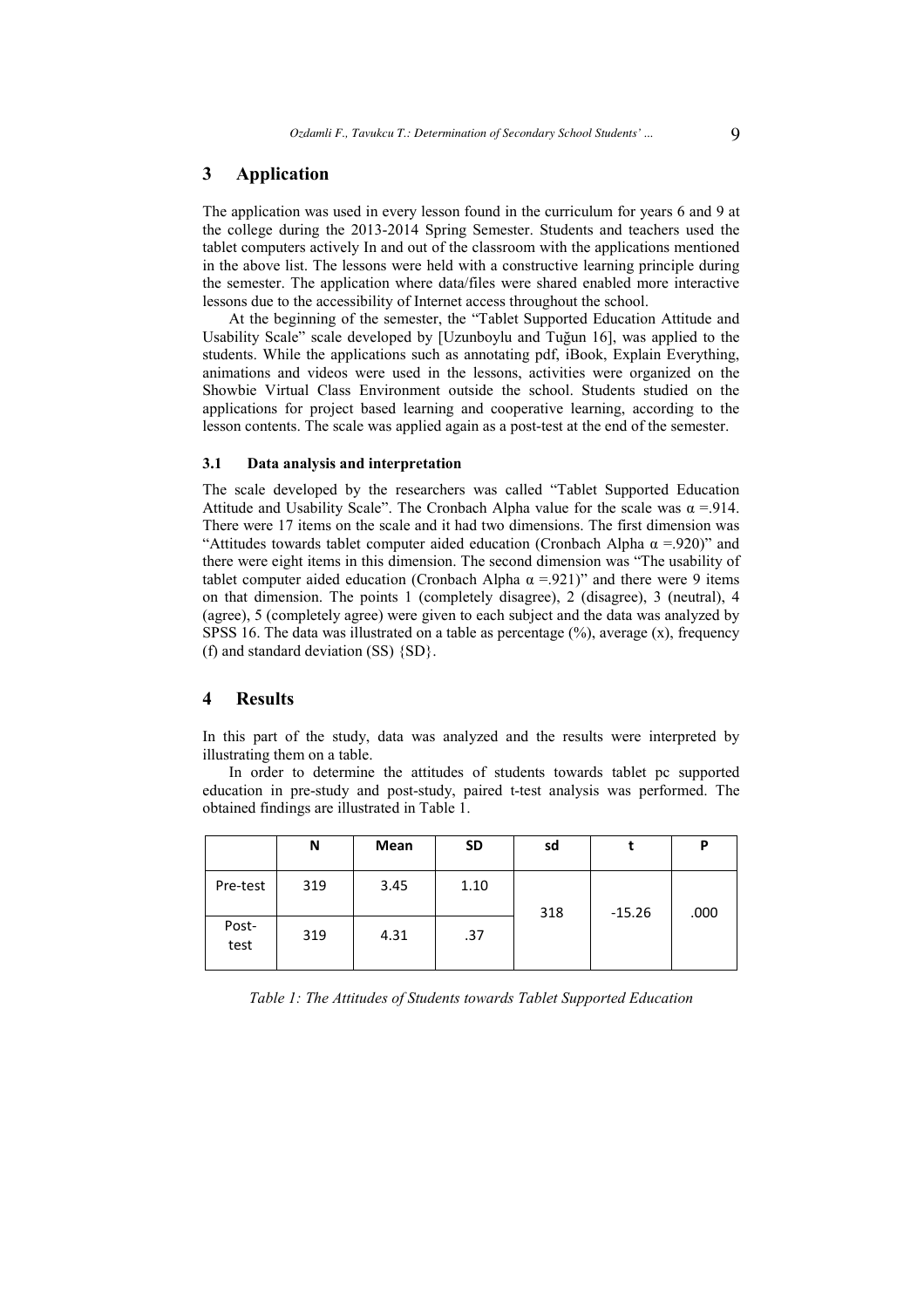According to the findings obtained from the analysis in order to determine the post-study situation and the students' attitudes towards tablet supported education, their attitudes showed a meaningful positive increase ( $t=14.31$ ,  $p<.05$ ).

When we evaluate the findings, we can say that the students' attitudes towards tablet-supported education were positively affected. In the pre-study test, the students' attitudes revealed doubt, but in the post-study test, their attitudes were more positive. They used some statements such as: "in the lessons with tablet computers I can ask questions more easily (pre-test mean: 3.25, post-test mean: 4.25)"; "the use of tablet computers during the lessons helps us to remember the information more (pre-test mean: 3.22, post-test mean:  $4.20$ <sup>3</sup>; "the use of tablet computers increases in and out of class interaction (pre-test mean: 3.61, final test mean: 4.38)".

In order to determine the students' attitudes towards the usability of pc tablets and their applications that were used during the semester, paired t-test analysis was applied. The analysis findings obtained are illustrated in Table 2.

|           | N   | Mean | <b>SD</b> | sd  |          | P    |
|-----------|-----|------|-----------|-----|----------|------|
| Pre-test  | 319 | 3.61 | 1.08      | 318 | $-13.92$ | .000 |
| Post-test | 319 | 4,37 | .47       |     |          |      |

*Table 2: The Opinions of Students towards the Usability of Tablet Supported Education* 

When examining the data Table 2, one can see that by the end of the semester the students' attitudes towards the usability of this new technology have increased.  $(t=14.67, p<0.05)$ . This result can be explained by the effective use of applications that satisfied the needs of the students.

When evaluating the findings, one can see that the students' attitude towards the usability of tablet-supported education was positively affected. Before using the tablet-supported education environment, there was some doubt among the students but afterwards they were more positive about the use of tablet-supported education. This was illustrated in the scale with statements such as: "it is easier to share materials (pre-test mean: 3.13, post-test mean: 4.29)"; "thanks to the tablet computer applications, it enables us to take extra notes on the materials that the teacher gives us on the tablet (pre-test mean: 3.18, post-test mean: 4.26)"; and "thanks to e-books, I do not have to carry my books around (pre-test mean:3.54, post-test mean:4.29)".

As the genders of students in the study group were evenly distributed, independent t-test analysis was used to determine whether there was a difference between the attitudes of students towards the tablet-supported education and their attitude towards its usability according to their gender.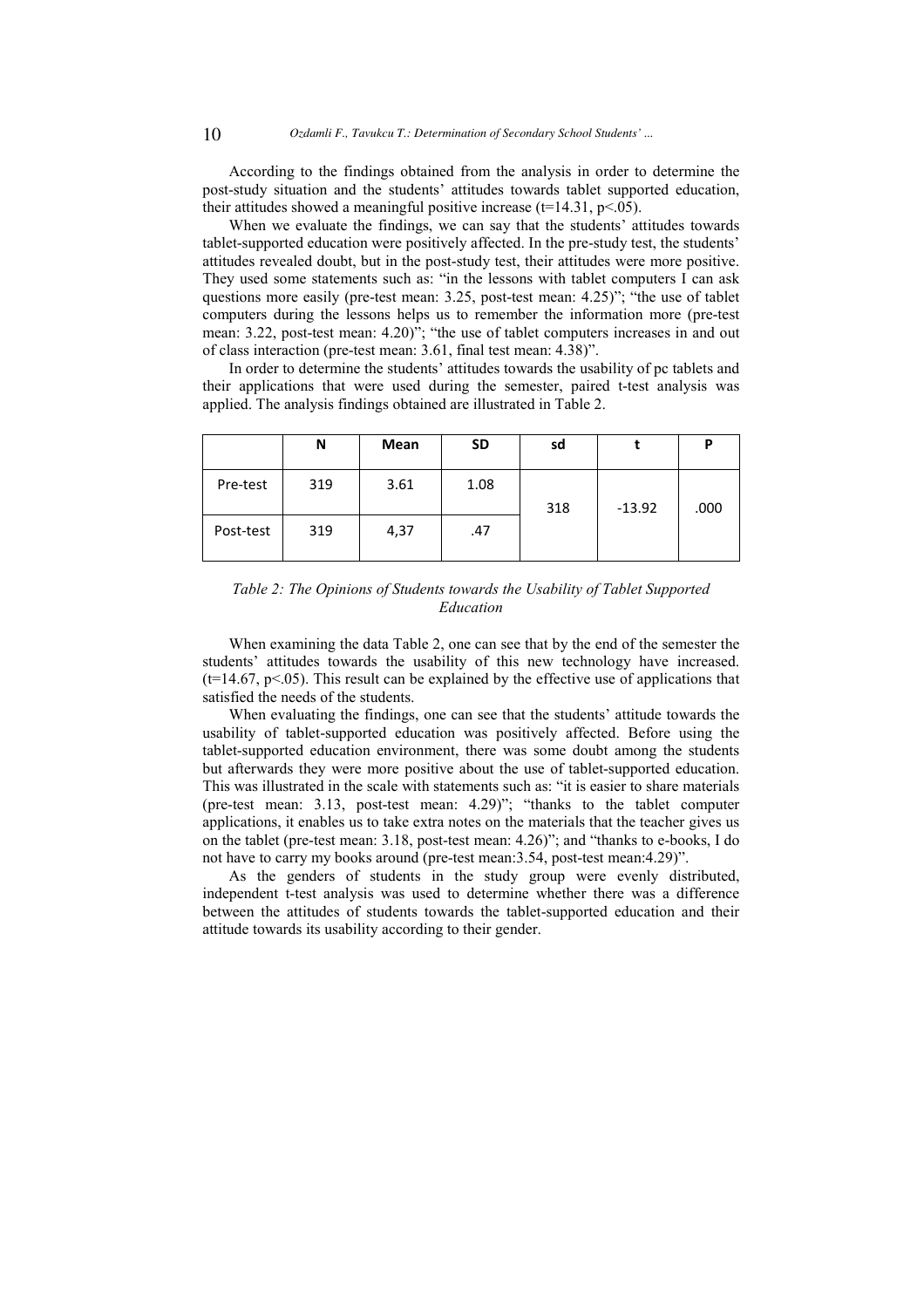| <b>Factors</b> | Gender | N   | <b>Mean</b> | <b>SD</b> | sd  | t       | P    |
|----------------|--------|-----|-------------|-----------|-----|---------|------|
| Factor1*       | Female | 160 | 4.25        | .34       | 317 | $-2.80$ | .005 |
|                | Male   | 159 | 4.36        | .29       | 311 | $-2.80$ |      |
| Factor2**      | Female | 160 | 4.45        | .45       | 317 | $-69$   | .490 |
|                | Male   | 159 | 4.92        | .49       | 314 | $-69$   |      |
| General        | Female | 160 | 4.31        | .34       | 317 | $-1.86$ | .064 |
|                | Male   | 159 | 4.37        | .37       | 314 | $-1.86$ |      |

\* Attitudes towards tablet computer aided education

\*\* The usability of the tablet computer aided

# *Table 3: Student Attitudes towards Tablet Supported Education and its Usability According to Gender*

As can be seen in Table 3, the attitudes of students towards tablet supported education show meaningful differences  $(t=2.80, p<0.05)$  in males (Mean=4.36, SS=.29) and females (Mean=4.25, SS=.34). However, there is a meaningful difference between general attitudes ( $t=1.80$ ,  $p>0.05$ ) and the attitudes for usability  $(t=69, p>0.05)$ .

In previous literature on the experimental studies supported by technology there are many studies that show a meaningful difference in favor of males in terms of attitudes and perception [McKinney, Dyck, & Luber, 09]; [Hooper, Fitzpatrick, & Weal, 08]; [Ozdamli, 11]. Furthermore, according to research about tablet education, there is a difference in terms of gender [Daşdemir, Cengiz, Uzunoğlu, & Bozdoğan, 12]; [Özdemir & Bozdoğan, 14].

# **5 Discussion and Conclusions**

In this study, the attitudes of students towards tablet computer supported education and the usability of the environment were researched for the first time in the Turkish Republic of Northern Cyprus. There was a meaningful difference between scores in the pre-test and post-test results for the 319 students who took part in the study. From the results, it can be deduced that the students have positive attitudes towards tablet PC supported education and the tablet supported education environment. One of the reasons for this could be that tablet computers create positive attitudes for students.

[Chen & Sager 11] found out that students can focus more and due to the interactive class environment, they can receive instant feedback by asking questions. These aspects change the students' attitudes positively. With the use of applications, interactive contents and visuals are more in the forefront and the students play more active roles in the learning-teaching processes as opposed to traditional education.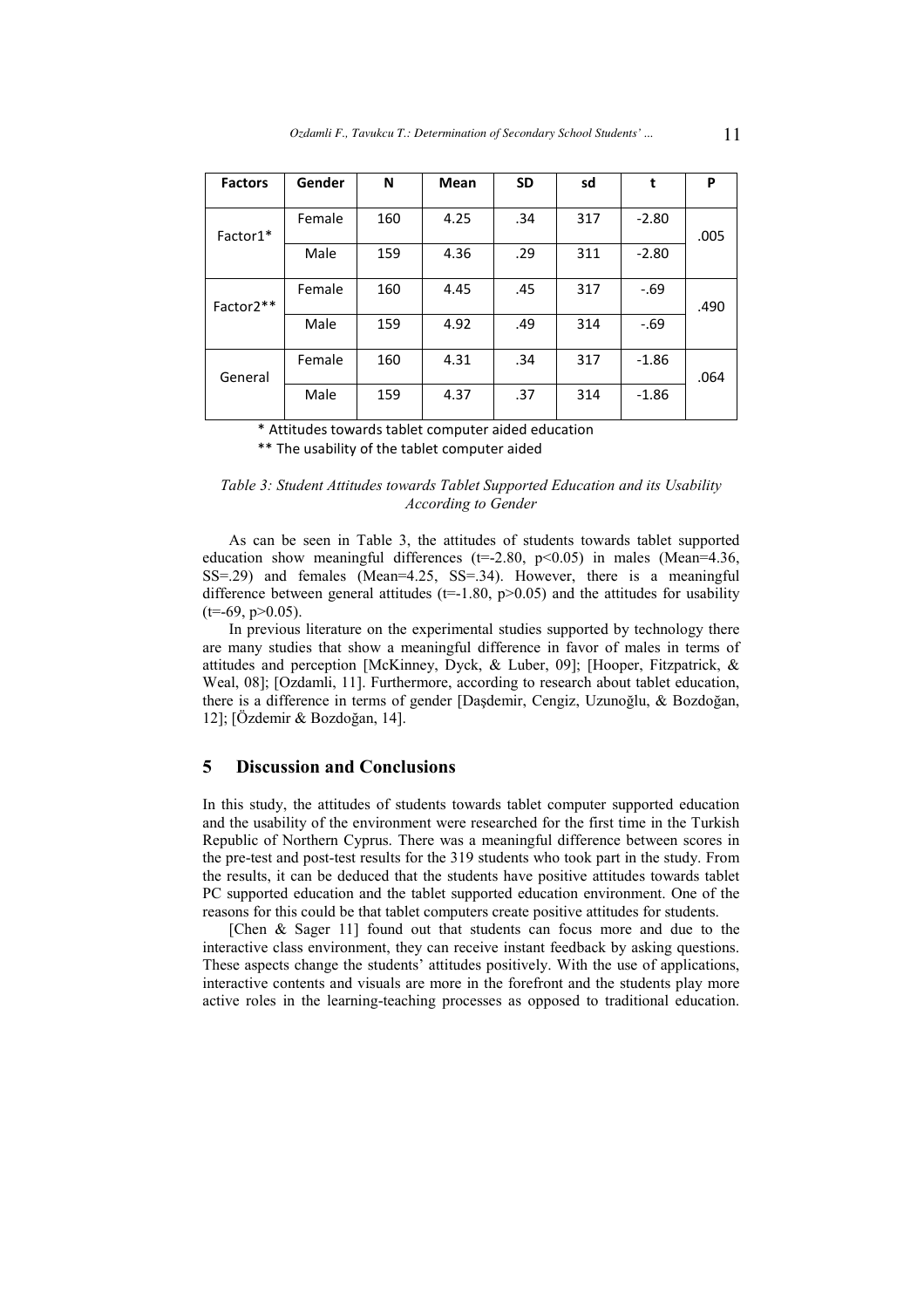This makes it a very important element for students and many studies carried out on this topic support similar results [Ellington, Wilson, & Nugent, 11]; [Horton, Tech, Kim, Kothaneth, & Amelink, 11]; [Sumari, Alomari, & Hasan, 12]. The applications used in this study can be an example for the FATİH project.

In academic literature, there are studies related to the attitudes and perspectives of students about the use of tablet computers in education and its environment. The results from the studies around the world and the TRNC are consistent. This shows that the students find this method favourable and as the time goes by it will gain importance in education [Bouyer, 11]; [Enriquez, 10]; [Ozok, Benson, Chakrabort, & Norcio, 08]; [Pryor & Bauer, 08].

[El-Gayar, Moran, & Hawkes, 11] had developed an application to understand how their attitudes were towards tablet computers. Similar results were also found in that application.

The number of worldwide studies about tablet computer-supported education is now numerous. As a result of this, it also has become important in the Turkish Republic through the FATIH Project and many studies have provided parallel results to the worldwide studies [Cetinkaya & Keser, 14]; [Kurt et al. 13]. Generally, the students' attitudes show positive differences in relation to this field.

Even though there are variations in attitudes and perspectives of students in these studies, it is emphasized that there are some aspects where they still have some doubts. [Banister et al. 10]; [Enriquez, 10Cengiz

For instance, the students insist software limitations in particular. The prevention of access to social networking sites and playing games is a big problem for students. In addition, some students insist that there could be some difficulty in terms of ergonomics and health. Besides this, other studies about this topic show some instances where Internet connection problems during the application have affected the educational process. However, schools' administration established a new private fiber optic Internet connection during the application of this study. As a result of this, Internet access problems were not faced in this situation.

There are some limitations in this study as with other studies. One of these limitations was to only include students in the study group. Teachers and parents should also be included in prospective studies. Another limitation was quantitative data used in terms of methodology. In prospective studies, advantages and difficulties can be determined with the help of a qualitative data gathering approach.

#### **Acknowledgements**

This project was funded by the Center of Excellence, Near East University Scientific/Research Fund.

### **References**

[Banister, Bloom, & Rosenberg, 10] Banister, J., Bloom, D. E., & Rosenberg, L.: Population Aging and Economic Growth in China, (53), 1–42, 2010.

[Bouyer, 11] Bouyer, A.: A new approach for evaluating the virtual education of students using association rule-mining in cloud computing environments, *01*, 1–6, 2011. Retrieved from http://www.world-education-center.org/index.php/gjcs/article/view/1047/684.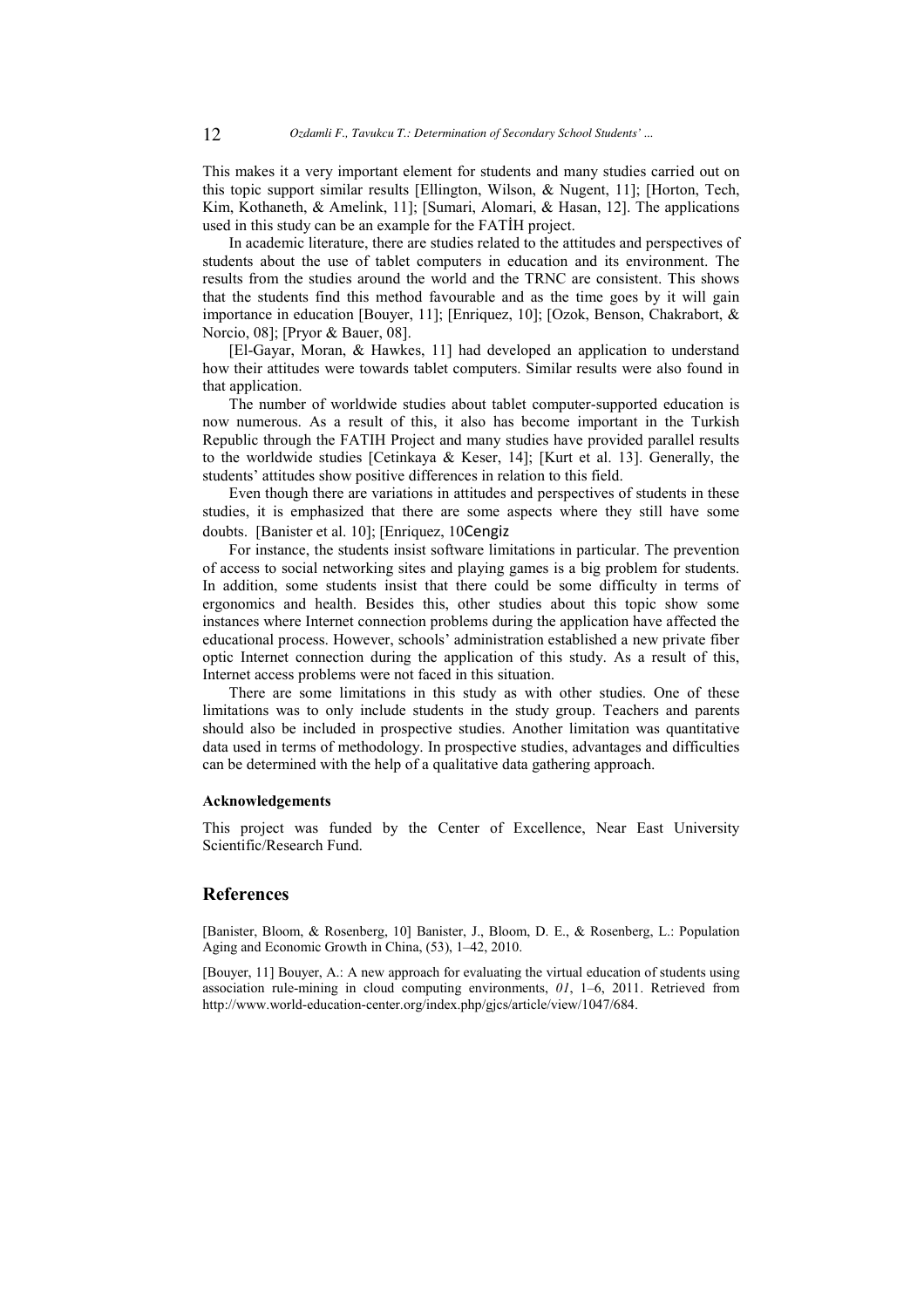[Calle-Martínez, Rodriguez-Arancón, & Arús-Hita, 14] Calle-Martínez, C., Rodriguez-Arancón, P., & Arús-Hita, J.: A scrutiny of the educational value of EFL mobile learning applications. Cypriot Journal of Educational Sciences, 9(3), 137-146, 2014. Retrieved from http://www.world-education-center.org/index.php/cjes/article/view/2880/pdf\_309

[Cetinkaya and Keser 14] Cetinkaya, L. & Keser, H.: Problems Faced by Teachers and Students in Terms of Using Tablet PCs and Suggested Solutions Related to these Problems, *Anadolu Journal of Educational Sciences International, 4*(1), 13–34, 2014.

[Chen & Sager, 11] Chen, F. & Sager, J.: Effects of Tablet PC Use in the Classroom on Teaching and Learning Processes. *Journal of Learning in Higher Education*, 7(2), 55-67, 2011.

[Corlett, Sharples, Bull, & Chan, 05] Corlett, D., Corlett, D., Sharples, M., Sharples, M., Bull, S., Bull, S., Chan, T.: Evaluation of a mobile learning organiser for university students, *21*(3), 162–170, 2005.

[Choi & Lee, 12] Choi, J., & Lee, Y.: The Status of SMART Education in KOREA. Içinde T. Amiel & B. Wilson (Ed.), 175–178. *Proceedings of World Conference on Educational Media and Technology 2012*. Denver, Colorado, USA: Association for the Advancement of Computing in Education (AACE). Retrieved from http://www.editlib.org/p/40742

[Daşdemir, Cengiz, Uzunoğlu, & Bozdoğan, 12] Daşdemir, İ., Cengiz, E., Uzoğlu, M., & Bozdoğan, A. E.: Examination of science teachers' opinions related to tablet Pcs using in science and technology courses. *Mustafa Kemal University Journal of Social Sciences Institute*, 9(20), 495-511, 2012.

[El-Gayar, Moran, & Hawkes had in 11] El-Gayar, O., Moran, M., & Hawkes, M.: Students' acceptance of Tablet PCs and implications for educational institutions. *Educational Technology and Society*, *14*(2), 58–70, 2011. http://doi.org/10.1016/j.compedu.2010.07.018

[Ellington, Wilson, & Nugent, 11] Ellington, A.J., Wilson, J. H. and Nugent, J. S.: Use of Tablet PCs to Enhance Instruction and Promote Group Collaboration in a Course to Prepare Future Mathematics Specialists. *Mathematics and Computer Education*, 2011. Retrieved from http://www.editlib.org/p/67930/

[Enriquez, 10] Enriquez, A. G.: Enhancing Student Performance Using Tablet Computers. *College Teaching*, *58*(3), 77–84, 2010. http://doi.org/10.1080/87567550903263859

[Garcia Laborda, & Litzler, 18] Garcia Laborda, J., & Litzler, M.F*.: Students' opinions about ubiquitous delivery of standardized English exams.* Porta Linguarum (in press).

[García Laborda, Magal Royo, & Bakieva, 17] García Laborda, J., Magal Royo-T. & Bakieva, M.: Usability of Tablet PCs in Language Testing. *JUCS Journal of Universal Computer Science*, Vol. 22, Issue 1, pp. 114-123, 2016.

[Gbenga, Victor, Godspower, Solomon, & Janet, 13] Gbenga, F. O., E., A. V., Godspower, E., Solomon, A. O. ve Janet, K. G.: Adoption of mobile learning among 3g-enabled handheld users using extended technology acceptance model. *World Journal on Educational Technology*, *5*(3), 420–430, 2013.

[Hooper, Fitzpatrick, & Weal, 08] Hooper, G., Fitzpatrick, G., & Weal, M. J. : Does it Matter who is Holding the PDA in a Mobile Learning Experience?, 2008. Retrieved from http://eprints.soton.ac.uk/265434/.

[Horton, Tech, Kim, Kothaneth, & Amelink, 11] Horton, L. M., Tech, V., Kim, K., Kothaneth, S., & Amelink, C. T.: Macroergonomic analysis of instructional technology adoption: A case study on tablet pc adop- Macroergonomics Analysis of Instructional Technology Diffusion: A Case. *Personnel*. 2011.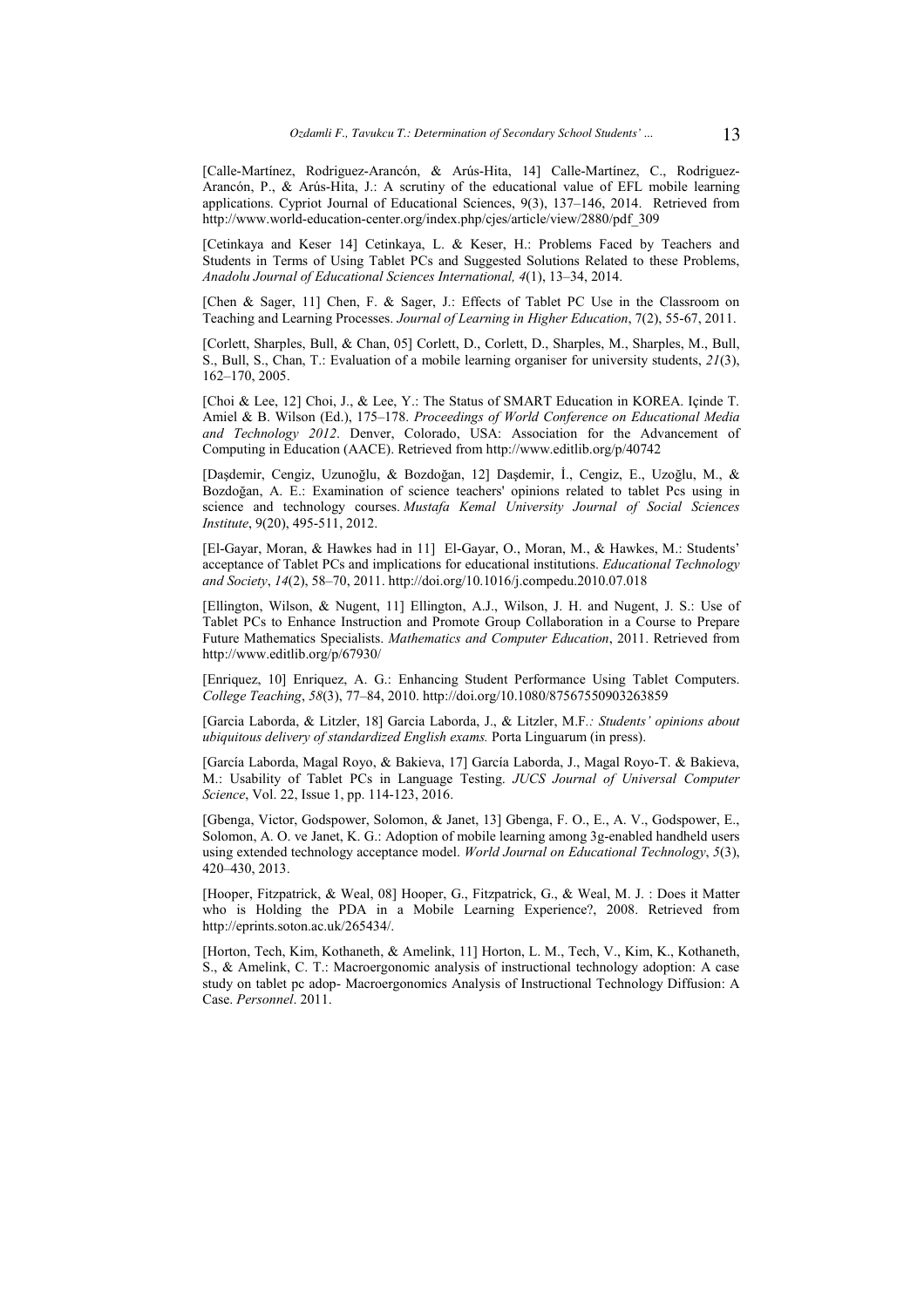[Horzum, & Bektaş, 11] Horzum, M. B., & Bektaş, M.: Examining the Internet Use Aim and Internet Parental Style of Primary School Students in Terms of Various Variables, (3), 745– 778, 2011.

[Kurt, Kuzu, Dursun, Güllüpınar, & Gültekin, 13] Kurt, A. A., Kuzu, A., Dursun, Ö. Ö., Güllüpınar, F., & Gültekin, M.: FATIH Projesinin pilot uygulama sürecinin değerlendirilmesi : Öğretmen görüşleri. *Journal of Instructional Technologies & Teacher Education*, *1*(2), 1–23, 2013.

[McKinney, Dyck, & Luber, 09] McKinney, D., Dyck, J. L., & Luber, E. S.: iTunes University and the classroom: Can podcasts replace Professors? *Computers and Education*, *52*(3), 617– 623, 2009. http://doi.org/10.1016/j.compedu.2008.11.004

[Mulholland, 11] Mulholland, J. B.: iPads strengthen education. *Government Technology, 24*(4), 20-24, 2011.

[Ni, 13] Ni, K.: The Epoch Times. Managing the Transition to Digital Textbooks. 2013. Retrieved from http://www.theepochtimes.com/n2/united-states/managing-the-transition-todigital-textbooks-344930.html

[Ozdamli, 11] Ozdamli, F.: Mobile Learning Perception and Competence of Teachers and Learners According to the Geographical Areas in North Cyprus. *International Journal of Learning and Teaching*, *3*(2), 35–46, 2011. Retrieved from http://www.world-educationcenter.org/index.php/ijlt/article/view/385

[Ozok, Benson, Chakrabort, & Norcio, 08] Ozok A., Benson D., Chakraborty J., & Norcio A.: A comparative study between tablet and laptop PCs: User satisfaction and preferences. *International Journal of Human-Computer Interaction,* 24 (3), 329-352, 2008.

[Özdemir & Bozdoğan, 14] Özdemir, U. & Bozdoğan, E.: Examination of Science Teachers' Views Related to Tablet PC Using in Courses in Terms of Different Variables: Example of Giresun Province. *Cumhuriyet International Journal of Education-CIJE*. 2, *3*(1), 59–73, 2014.

[Pamuk, Ergun, Cakir, Yilmaz & Ayas, 13] Pamuk, S., Ergun, M., Çakir, R., Yilmaz, H. B., & Ayas, C.: The use of tablet pc and interactive board from the perspectives of teachers and students: Evaluation of the fatı̇ h project. *Kuram ve Uygulamada Egitim Bilimleri*, *13*(3), 1815– 1822, 2013. http://doi.org/10.12738/estp.2013.3.1734

[Pryor & Bauer, 08] Pryor, G., & Bauer, V.: Building a Better Biology Lab? Testing Tablet PC Technology in a Core Laboratory Course. *Journal of College Science Teaching*, *38*(2), 44–48, 2008. Retrieved from

http://search.ebscohost.com/login.aspx?direct=true&db=a9h&AN=35188068&site=ehost-live

[Saran, Seferoglu, & Cagiltay, 09] Saran, M., Seferoglu, G., & Cagiltay, K.: Mobile Assisted Language Learning: English Pronunciation at Learners' Fingertips. *Eurasian Journal of Educational Research*, *8*(34), 97–114, 2009. http://doi.org/Article

[Schaal, Grübmeyer, & Matt, 12] Schaal, S., Grübmeyer, S., & Matt, M.: Outdoors and online: Inquiry with mobile devices in pre-service science teacher education. *World Journal on Educational Technology*, *4*(2), 113–125, 2012. Retrieved from http://www.world-educationcenter.org/index.php/wjet/article/view/4-2-4/pdf\_102

[Shepherd, & Reeves, 11] Shepherd, I. J., & Reeves, B.. iPad or iFad–The reality of a paperless classroom. *In Mobility Conference, Abilene Christian University*. Retrieved from http://www.acu.edu/technology/mobilelearning/documents/research/ipad-or-ifad.pdf